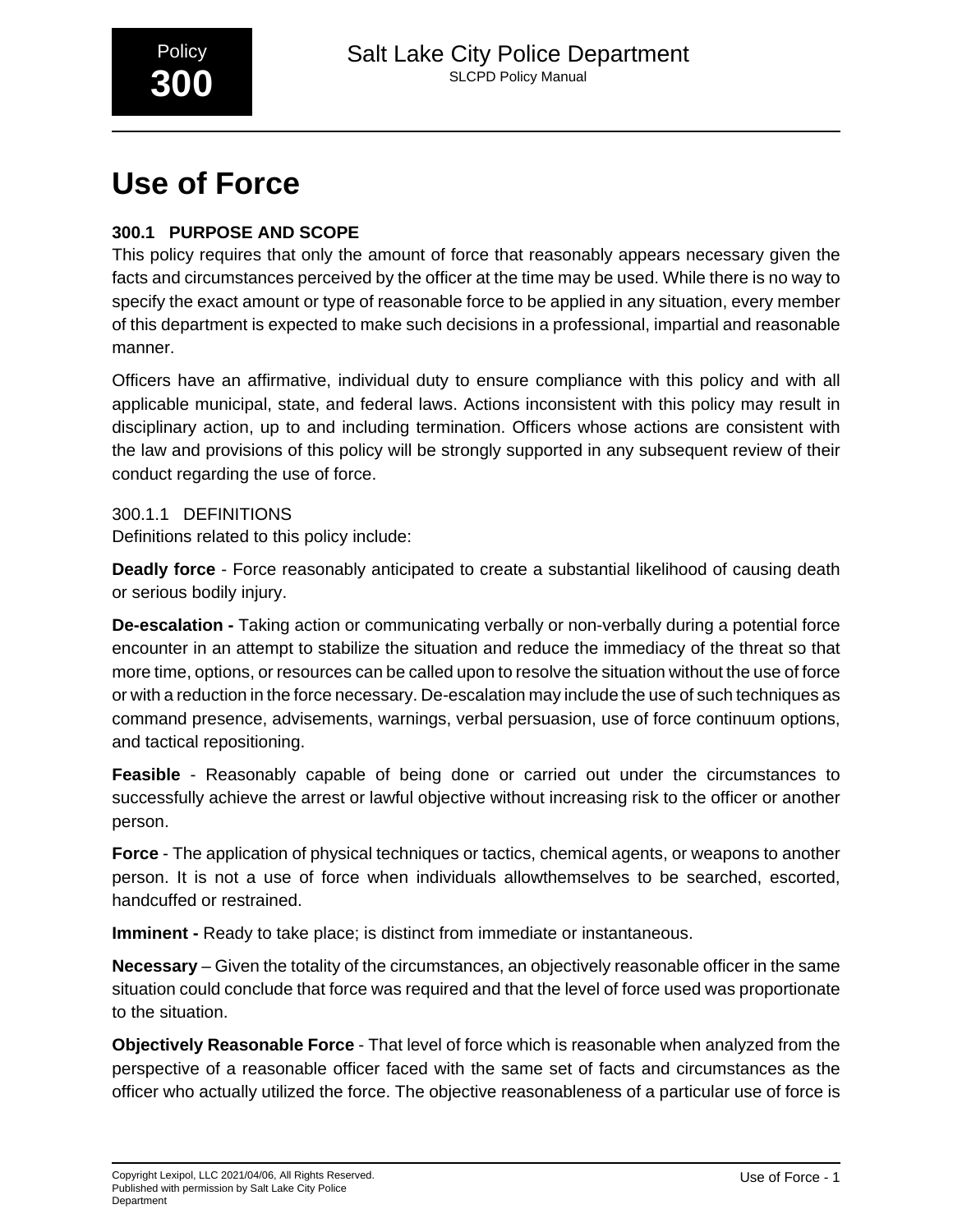not analyzed in hindsight, but will take into account the fact that officers must make rapid decisions regarding the amount of force to use in tense, uncertain, and rapidly evolving situations.

**Reasonable Belief** - Having knowledge of facts which, although not amounting to direct knowledge, could cause a reasonable officer, knowing the same facts, to reasonably come to the same conclusion.

**Serious Bodily Injury** - Bodily injury that creates or causes serious permanent disfigurement, protracted loss or impairment of the function of any bodily member or organ, or creates a substantial risk of death (Utah Code 76-1-601(17).

**Totality of the circumstances** - All facts and circumstances known to the officer at the time, taken as a whole, including the conduct of the officer and the subject leading up to the use of force.

## **300.2 POLICY**

The use of force by law enforcement personnel is a matter of critical concern, both to the public and to the law enforcement community. Officers are involved on a daily basis in numerous and varied interactions and, when warranted, may use reasonable force in carrying out their duties.

Officers must have an understanding of, and true appreciation for, their authority and limitations. This is especially true with respect to overcoming resistance while engaged in the performance of law enforcement duties.

The Department recognizes and respects the value of all human life and dignity without prejudice to anyone. Vesting officers with the authority to use reasonable force and to protect the public welfare requires monitoring, evaluation, and a careful balancing of all interests.

## 300.2.1 TACTICS PRECEDING THE USE OF FORCE

Officers should not place themselves or others in jeopardy by unreasonable, unlawful, or excessive conduct.

## 300.2.2 DUTY TO INTERCEDE

Any member present and observing another law enforcement officer of this or another agency using force that is clearly beyond that which is objectively reasonable under the circumstances shall, when in a position to do so, take reasonable action to interrupt the flow of events and stop the use of force.

If any member has objective information leading them to believe that another officer is going to use force that is illegal, excessive, or inconsistent with this policy, they shall intercede if feasible.

Any member who observes another law enforcement officer of this or another agency use force which is objectively unreasonable under the circumstances shall report the incident to a supervisor as soon as feasible. When observing force used by a law enforcement officer, each member should take into account the totality of the circumstances and the possibility that other law enforcement officers may have additional information regarding the threat posed by the subject.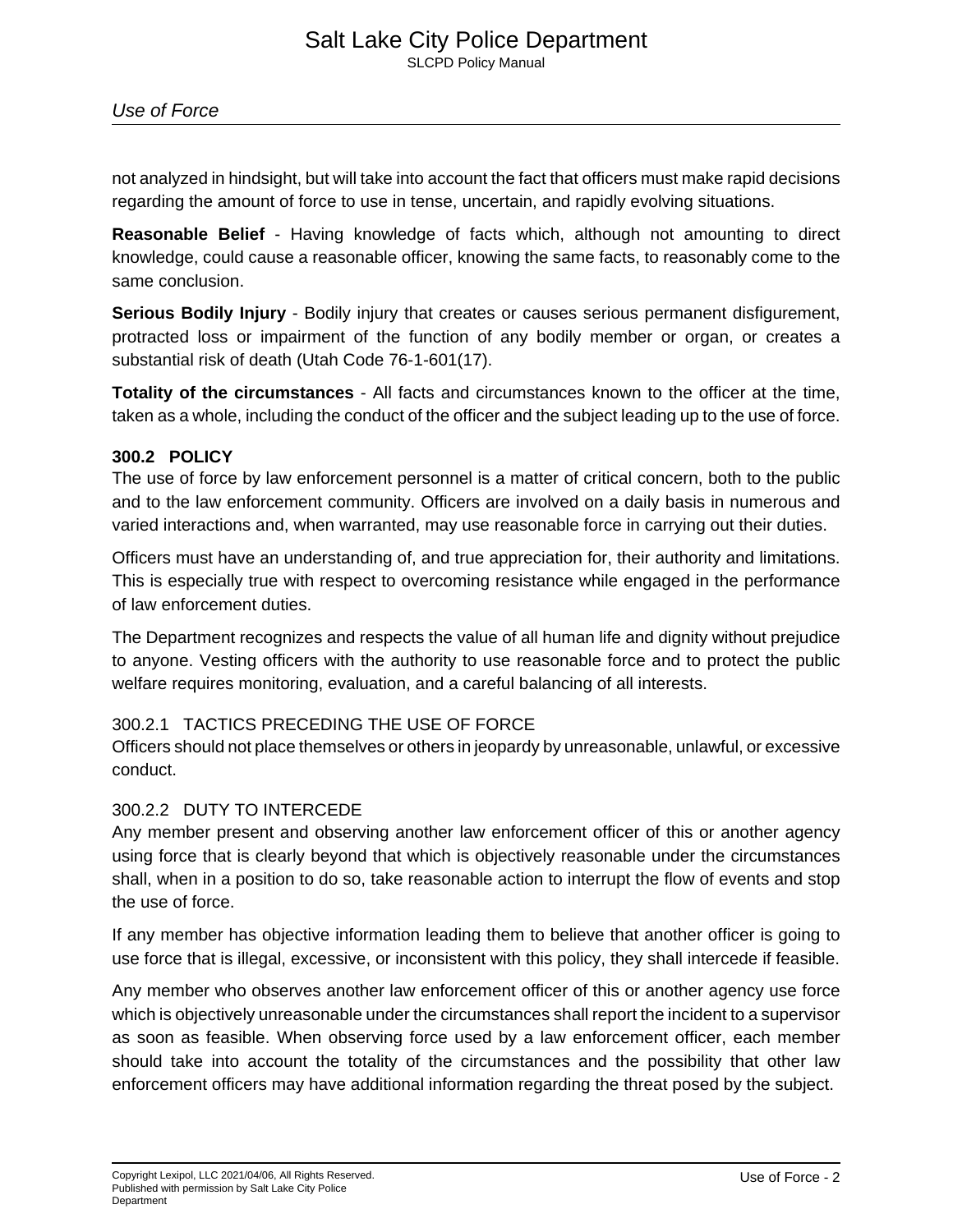If a supervisor observes such a violation, the supervisor must issue a direct order to stop the violation.

Retaliation, in any form, against another employee who intercedes in or reports a violation of the policy, or who cooperates with an investigation into a possible violation of this policy, will be subject to discipline.

## **300.3 USE OF FORCE**

Officers shall use only that amount of force that reasonably appears necessary given the facts and circumstances perceived by the officer at the time of the event to accomplish a legitimate law enforcement purpose.

The reasonableness of force will be judged from the perspective of a reasonable officer faced with the same set of facts and circumstances. Any evaluation of reasonableness must allow for the fact that officers are often forced to make split-second decisions about the amount of force that reasonably appears necessary in a particular situation, with limited information and in circumstances that are tense, uncertain and rapidly evolving.

Given that no policy can realistically predict every possible situation an officer might encounter, officers are entrusted to use well-reasoned discretion in determining the appropriate use of force in each incident.

It is also recognized that circumstances may arise in which officers reasonably believe that it would be impractical or ineffective to use any of the tools, weapons or methods provided by the Department. Officers may find it more effective or reasonable to improvise their response to rapidly unfolding conditions that they are confronting. In such circumstances, the use of any improvised device or method must nonetheless be objectively reasonable and utilized only to the degree that reasonably appears necessary to accomplish a legitimate law enforcement purpose.

While the ultimate objective of every law enforcement encounter is to avoid or minimize injury, nothing in this policy requires an officer to retreat or be exposed to possible physical injury before applying reasonable force.

## 300.3.1 DE-ESCALATION

When circumstances reasonably permit, officers must use strategies and techniques to decrease the intensity of a situation, improve decision-making, improve communication, reduce the level of force needed, and increase voluntary compliance.

De-escalation techniques and tactics may include, but are not limited to:

- (a) attempting verbal persuasion
- (b) establishing rapport
- (c) increasing distance and time
- (d) finding, using, maintaining available cover
- (e) performing a threat assessment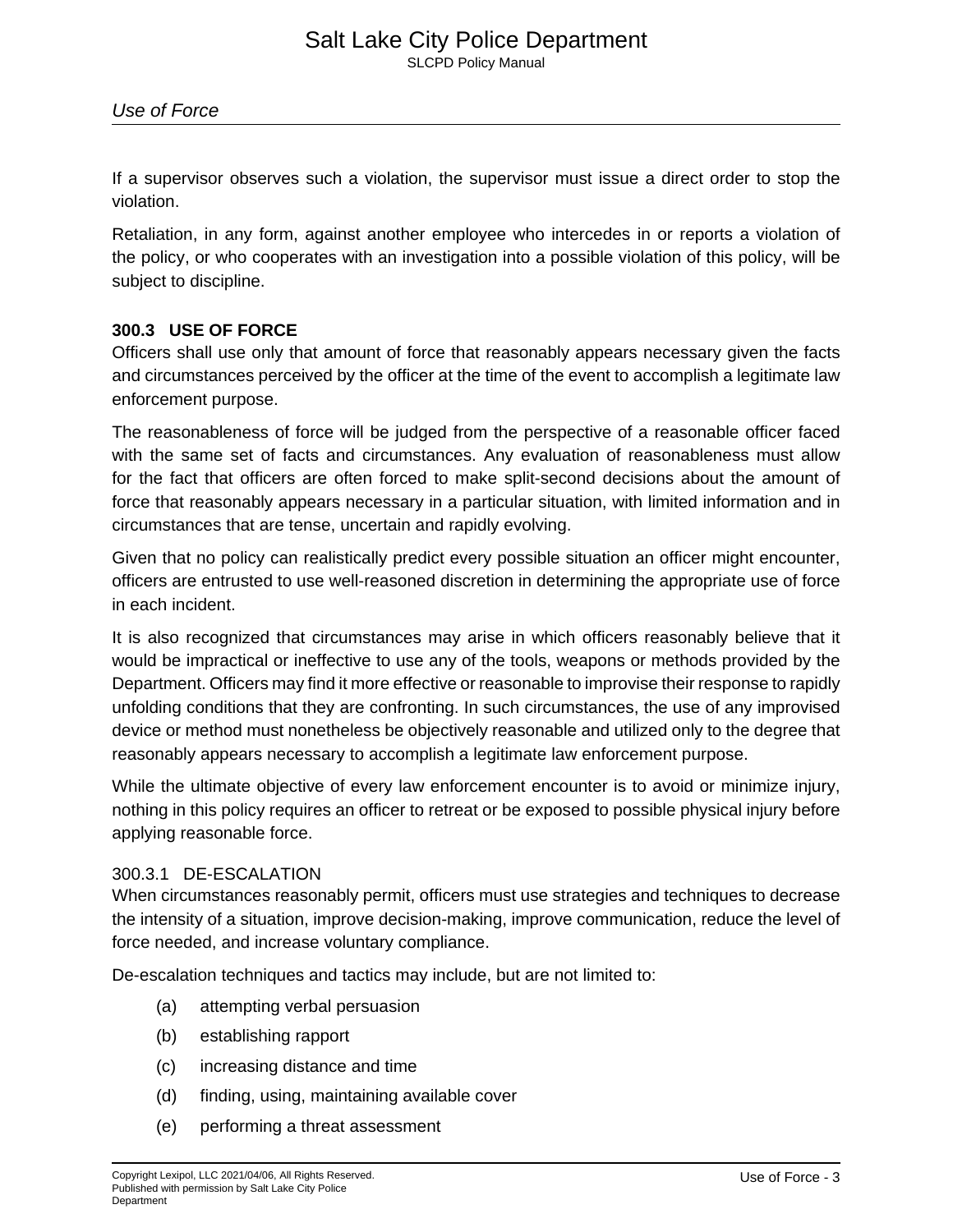- (f) denying access to barricaded and tactically superior positions
- (g) summoning additional resources
- (h) formulating a plan
- (i) providing accurate communications with responding personnel
- (j) tactical repositioning of resources or involved parties
- (k) providing warnings or advisements
- (l) utilizing available use of force continuum options

An officers actions, not the outcome, will serve as the basis for determining if de-escalation tactics or techniques were properly employed.

## 300.3.2 USE OF FORCE TO EFFECT AN ARREST

An officer may use reasonable force to effect arrest, to prevent escape or to overcome resistance. An officer who makes or attempts to make an arrest need not retreat or desist from their efforts by reason of resistance or threatened resistance of the person being arrested; nor shall such officer be deemed the aggressor or lose their right to self-defense by the use of reasonable force to effect the arrest or to prevent escape or to overcome resistance (Utah Code 77-7-7).

## 300.3.3 FACTORS USED TO DETERMINE THE REASONABLENESS OF FORCE

When determining whether to apply force and evaluating whether an officer has used reasonable force, a number of factors should be taken into consideration, as time and circumstances permit. These factors may include but are not limited to:

- (a) Immediacy and severity of the threat to officers or others.
- (b) The conduct of the individual being confronted, as reasonably perceived by the officer at the time.
- (c) Officer/subject factors (e.g., age, size, relative strength, skill level, injuries sustained, level of exhaustion or fatigue, the number of officers available vs. subjects).
- (d) The effects of suspected drug or alcohol use.
- (e) The individual's mental state or capacity.
- (f) The individual's ability to understand and comply with officer commands.
- (g) Proximity of weapons or dangerous improvised devices.
- (h) The degree to which the individual has been effectively restrained and their ability to resist despite being restrained.
- (i) The availability of other reasonable and feasible options and their possible effectiveness.
- (j) Seriousness of the suspected offense or reason for contact with the individual.
- (k) Training and experience of the officer.
- (l) Potential for injury to officers, suspects, and others.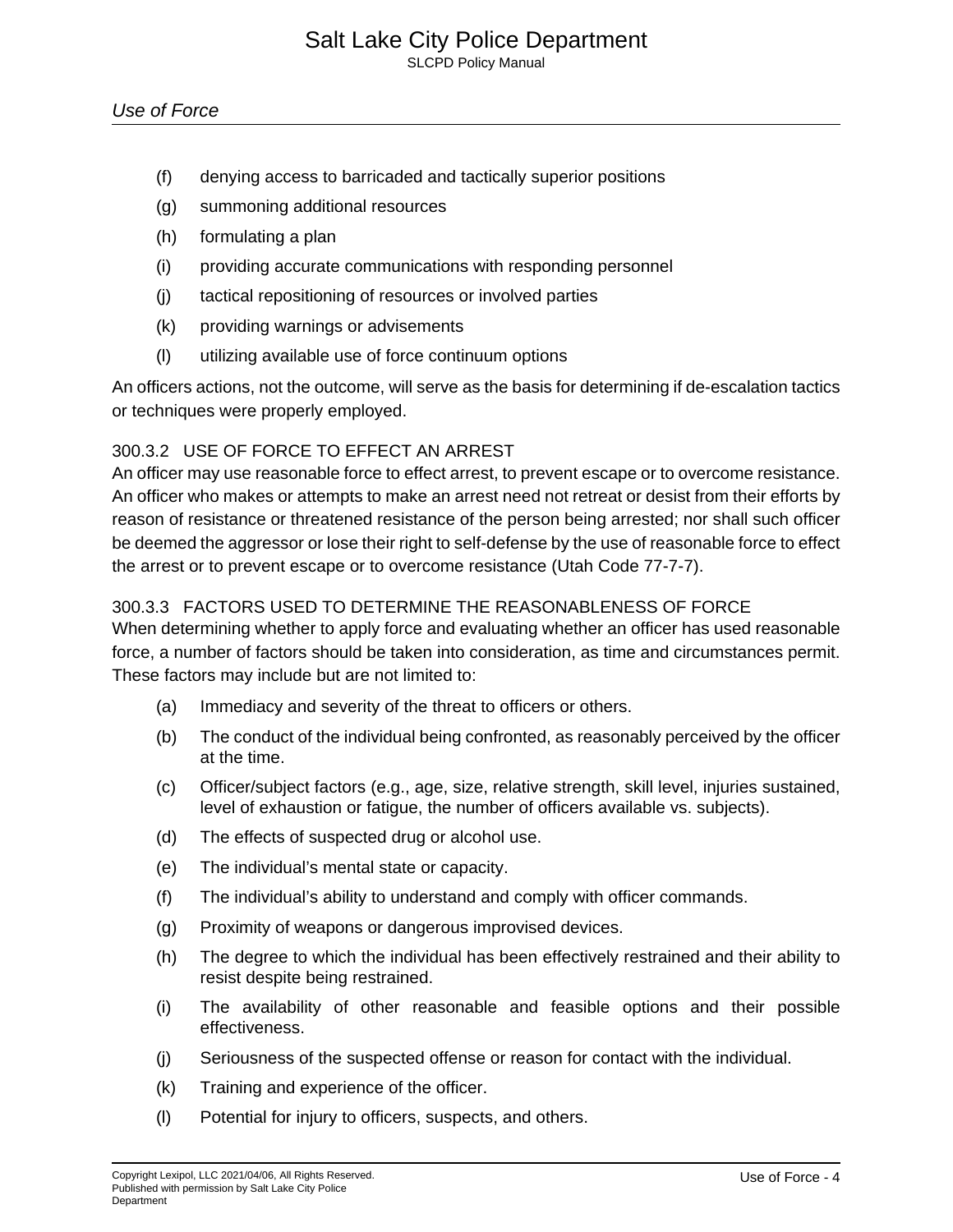- (m) Whether the individual appears to be resisting, attempting to evade arrest by flight, or is attacking the officer.
- (n) The risk and reasonably foreseeable consequences of escape.
- (o) The apparent need for immediate control of the individual or a prompt resolution of the situation.
- (p) Whether the conduct of the individual being confronted no longer reasonably appears to pose an imminent threat to the officer or others.
- (q) Prior contacts with the individual or awareness of any propensity for violence.
- (r) Any other exigent circumstances.

## **300.4 RESISTANCE AND CONTROL**

Force situations are dynamic and require an officer to continually assess the subject's actions to ensure a proper response. Officers will transition to differing degrees or types of force as appropriate.

#### LEVELS OF RESISTANCE:

- A. **Cooperative** The subject responds appropriately to the officer's presence and instructions as well as to the way the officer has taken control of the situation.
- B. **Passive Resistance** The subject, with little or no overt physical actions, refuses to obey the officer's instructions. This behavior can be exercised by verbal objection as well as by intentional physical inertia.
- C. **Active Resistance** The subject physically resists or physically displays their refusal to comply with the officer's order(s) without being assaultive. For example, the subject may abruptly step aside to avoid/escape the officer; they may overtly walk toward the officer, or on the contrary away from them. To run away is another example of active resistance.
- D. **Assaultive** The subject attempts or threatens, by an act or gesture, to use force, or uses force against someone else, or leads the officer on reasonable grounds to believe that they have the ability to carry out their intentions. For example, the subject may kick or punch, or display threatening body language showing the intention to do so.
- E. **Serious Bodily Injury or Death** The subject's behavior leads an officer to believe on reasonable grounds that they have the intention to, or is at imminent risk of, causing serious bodily injury or death to the officer or another person. For example, the subject may commit an assault with a weapon such as a knife, a bat, or a firearm, or may act in a manner likely to cause serious injuries to an officer or another person.

## USE OF FORCE OPTIONS:

A. **Officer's Presence** - As much as it is not representative of a use of force option, the mere presence of an officer can have effect on, or influence over, the subject and the situation at hand. Visible signs of authority such as an officer in uniform or a marked police vehicle can have an influence on a subject, or cause them to modify their behavior.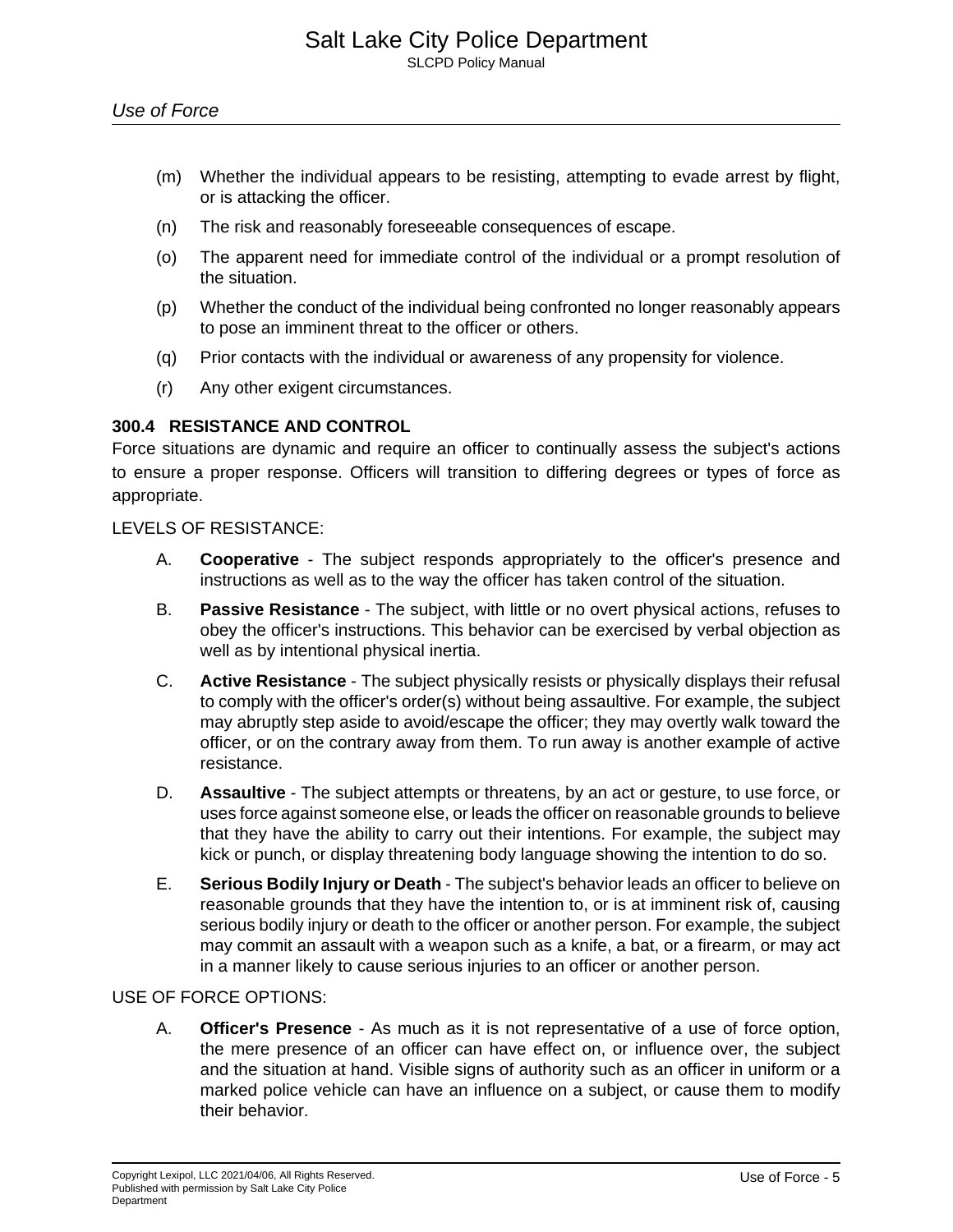B. **Communication** - An officer can use both verbal and non-verbal communication to take control of a situation.

## C. **Physical Control:**

- 1. **Soft Techniques** Used to contain subject behaviors and are less likely to cause injury. These include immobilization techniques, escort techniques, articulation control, and pressure points.
- 2. **Hard Techniques** Used with the intention of preventing the continuation of a behavior, to allow the application of a control technique, and they present a higher risk of injury. These can include bare hand techniques such as punches, kicks, or grounding.
- D. **Intermediate Weapons** This use of force option entails the use of all weapons available to an officer that are not designed, nor of a nature, to cause serious bodily injury or death to the subject. This category specifically includes impact weapons, aerosols, and conductive energy devices.
- E. **Lethal Weapons** This use of force option includes the use of all weapons and techniques designed, or of a nature, to inflict serious bodily injury or death.

Officers have the ability to impact the direction and the outcome of many situations they handle. In their interaction with subjects, officers should use advisement, warnings, and verbal persuasion when practicable and reasonable. However, a person need not strike or attempt to strike an officer to be considered a physical threat as long an officer has an objectively reasonable belief that the person is physically threatening and has the present ability to harm the officer or another. The department relies on the officer's judgment and discretion to employ objectively reasonable force under each unique circumstance.

## 300.4.1 USE OF FORCE MODEL

The attachment below is the Use of Force Model utilized by the Department. The Level of Resistance being displayed by an offender determines the Use of Force Options authorized for use by an officer. The fact that there is more than one Use of Force Option available for a given Level of Resistance does not imply that each available option must be followed in a tiered order. While each option that is available should be considered, when practicable, a subject's actions and the situation's circumstances may dictate an officer's immediate use of the highest option authorized for a given Level of Resistance.

[See attachment: Use of Force Model.pdf](#page-12-0)

## **300.5 DEADLY FORCE APPLICATIONS**

When reasonable, the officer shall, prior to the use of deadly force, make efforts to identify themselves as a peace officer, unless the officer has objectively reasonable grounds to believe the person is aware of those facts.

Use of deadly force is justified in the following circumstances: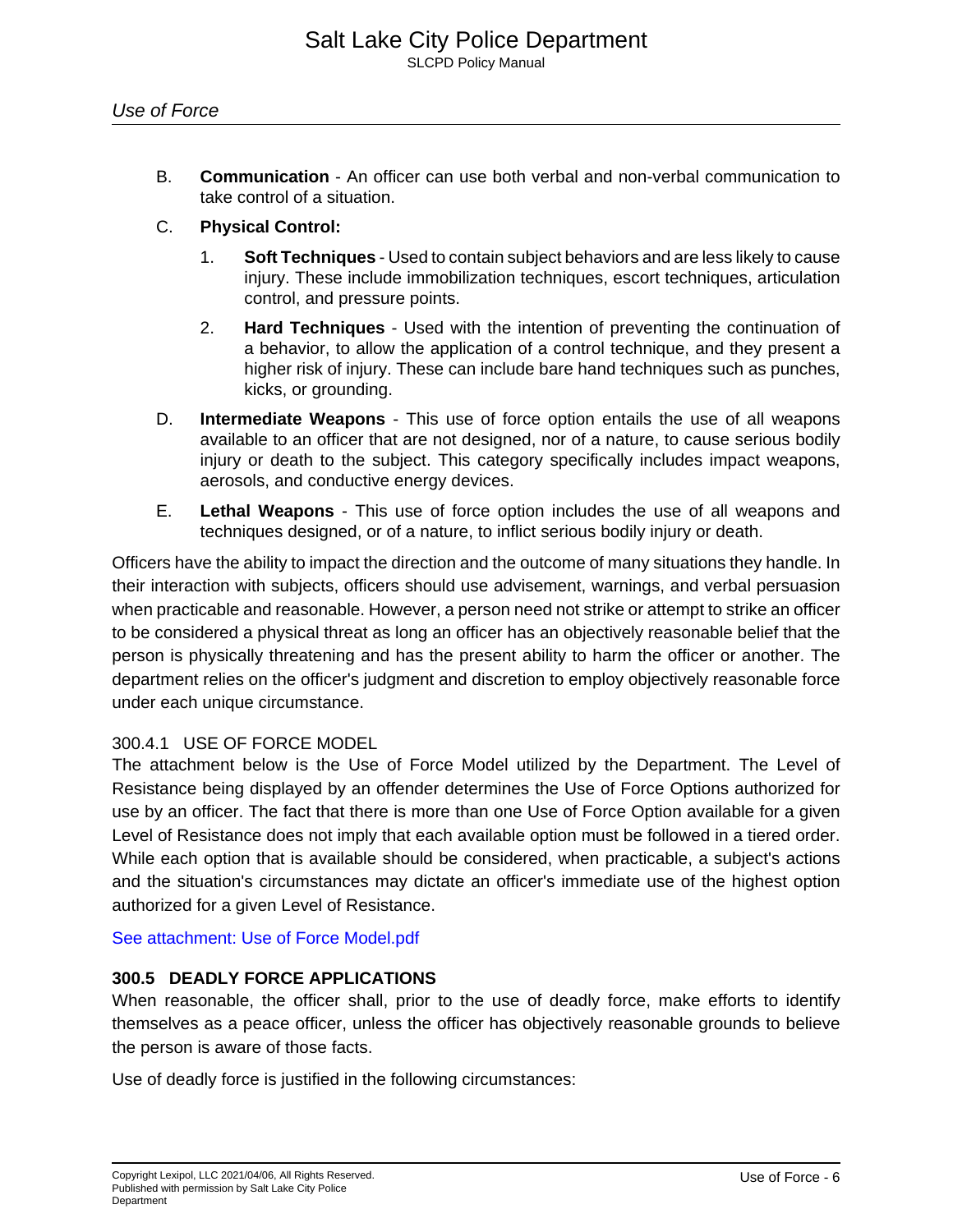- (a) An officer is justified in using deadly force when the officer reasonably believes that the use of deadly force is necessary to prevent death or serious bodily injury to the officer or another person.
- (b) An officer may use deadly force when necessary to stop a fleeing subject when the officer has probable cause to believe that the individual has committed, or intends to commit, a felony involving the infliction or threatened infliction of serious bodily injury or death, and the officer has probable cause to believe that there is an imminent risk of serious bodily injury or death to any other person if the individual is not immediately apprehended.

A verbal warning should precede the use of deadly force, where feasible.

## 300.5.1 SHOOTING AT A MOVING VEHICLE

Discharging a firearm at a moving vehicle is generally prohibited. An officer should only discharge a firearm at a moving vehicle or its occupants when:

- (a) The officer reasonably believes there are no other reasonable means available to avert the threat of the vehicle, and the vehicle is being used in a manner to immediately threaten the officer or another person with death or serious bodily injury; or
- (b) A person in the vehicle is threatening the officer or another person with deadly force by means other than the vehicle.

#### 300.5.2 SHOOTING FROM A MOVING VEHICLE

Officers shall not discharge a firearm from a moving vehicle unless a person is immediately threatening the officer or another person with deadly force.

300.5.3 WARNING SHOTS

Warning shots are prohibited.

#### 300.5.4 NO DEADLY FORCE IN CASES OF SELF-HARM ONLY

Under no circumstances may an officer use deadly force to prevent an individual from self-harm where the individual does not pose an imminent threat of serious bodily injury or death to the officer or others.

## **300.6 PHYSICAL CONTROL TECHNIQUES**

Physical control techniques may be effective in controlling a passively, physically, or actively resisting individual. Officers may only apply those physical control techniques for which they have successfully completed department-approved training. Officers utilizing any physical control technique should consider:

- (a) The degree to which the application of the technique may be controlled given the level of resistance.
- (b) Whether the person can comply with the direction or orders of the officer.
- (c) Whether the person has been given sufficient opportunity to comply.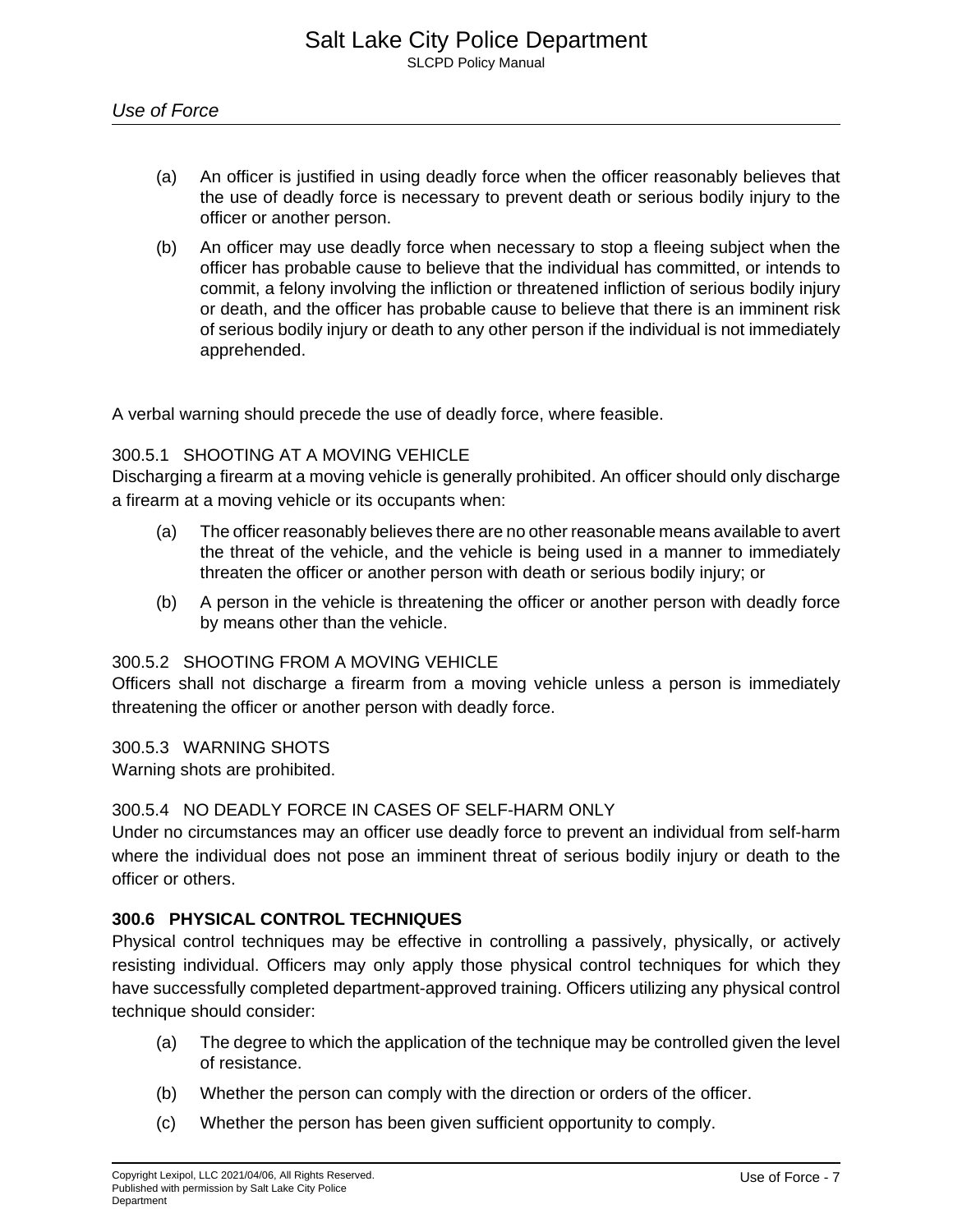The application of any physical control technique shall be discontinued once the officer determines that compliance has been achieved.

## **300.7 USE OF FORCE TO SEIZE EVIDENCE**

When faced with a subject ingesting possible drugs or other physical evidence, officer(s) will not use physical force to remove the contraband. If a subject is suspected of placing anything in their mouth, the officer(s) should request the subject voluntarily remove the article and:

- (a) In cases when the subject is under arrest for other violations and refuses to eject the materials from their mouth, or has swallowed the material, medical personnel will be requested to evaluate the subject. The subject should be transported to the hospital for evaluation by a doctor prior to jail booking.
- (b) In cases when a subject is not under arrest, medical personnel will be requested to evaluate the subject. Every effort should be made to convince the subject to seek medical treatment if they have swallowed a substance. If they refuse medical treatment and there is no indication of physical distress, the subject should be released and a report written documenting the incident and the medical refusal.

This policy in no way prevents officers from using life-saving techniques in cases where the subject is choking and unable to breathe.

## **300.8 REPORTING THE USE OF FORCE**

Any use of force that is Physical Control (Soft and/or Hard Techniques) or above on the Use of Force Options list is considered a reportable use of force. This does not include when a person allows themselves to be searched, escorted, handcuffed or restrained. See [Salt Lake City Police](1321419056632987780) [Department Procedure Manual: 320.2 REPORTABLE USES OF FORCE](1321419056632987780)

Any use of force defined as reportable by a member of this department shall be documented promptly, completely, and accurately in the appropriate report, depending on the nature of the incident. The officer should articulate the factors perceived and why they believed the use of force was reasonable under the circumstances.

To collect data for purposes of training, resource allocation, analysis, and related purposes, the Department may require the completion of additional report forms, as specified in department policy, procedure, or law.

An initial or supplemental report is also required whenever a member takes an action that results in, or is alleged to have resulted in, injury (minor discomfort resulting from the application and general wearing of handcuffs does not, in and of itself, enact this requirement). See [Salt Lake City](1320814458649424980) [Police Department Procedure Manual: 320.3 REPORT REQUIREMENTS](1320814458649424980)

Whenever force is used, a Use of Force BlueTeam entry shall be promptly and accurately completed. One Use of Force BlueTeam entry will be completed for each subject against whom force was used. The initial officer has primary responsibility to verify that a Use of Force BlueTeam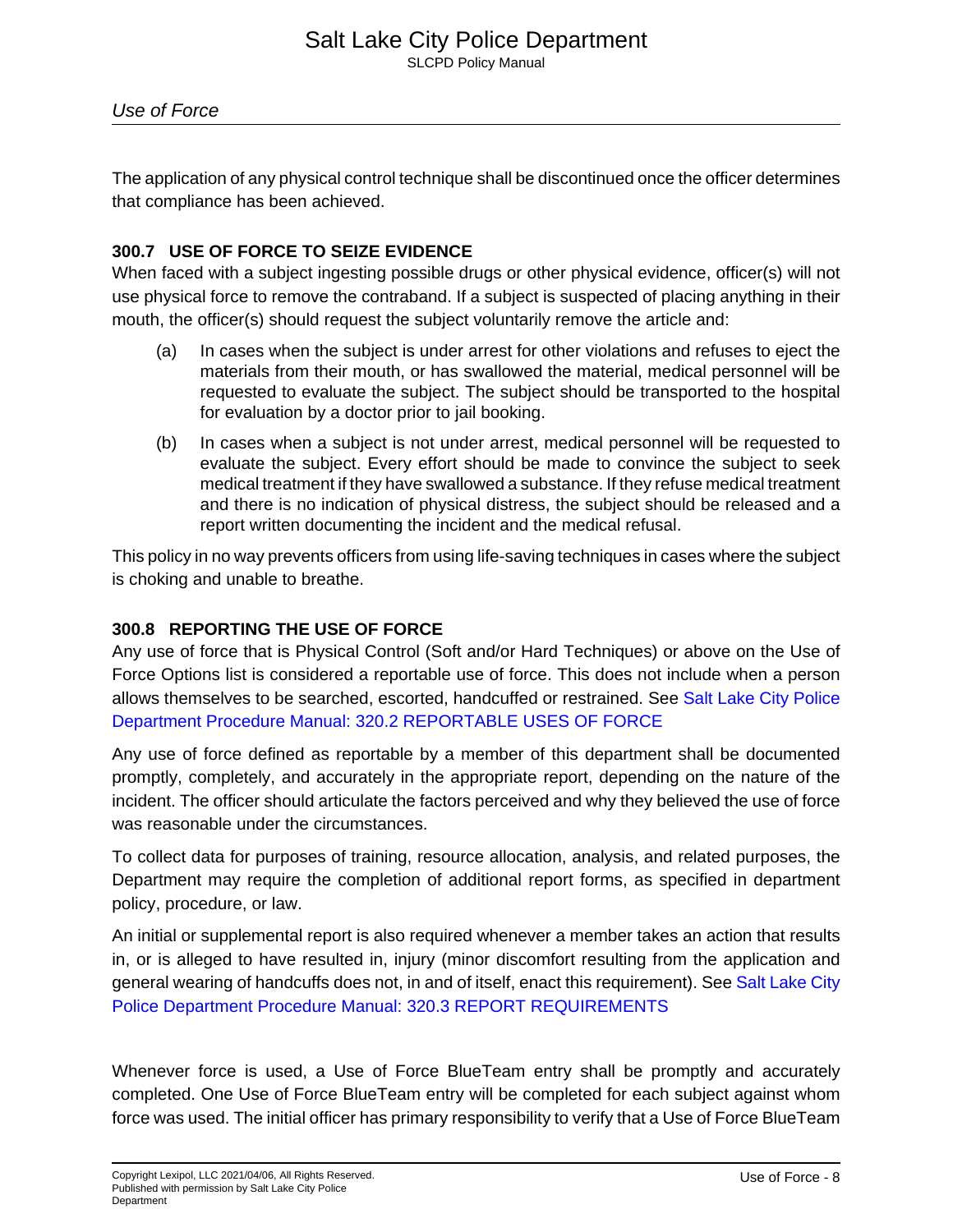entry is completed by themselves or an assisting officer. Multiple officers involved in an incident shall not all complete a Use of Force BlueTeam entry thereby creating multiple Use of Force reports for a single subject. Any officer who used force against a subject, but is not responsible for the BlueTeam entry, shall document their actions in a narrative text.

The completion of a BlueTeam entry will be required for all reportable uses of force.

To complete a Use of Force BlueTeam entry, officers shall follow proper procedure. See [Salt Lake](1320905633316238280) [City Police Department Procedure Manual: 320.2 Use of Force BlueTeam Entries](1320905633316238280)

## 300.8.2 NOTIFICATION TO SUPERVISORS

Supervisory notification shall be made as soon as practicable following the application of any reportable use of force.

## **300.9 MEDICAL CONSIDERATION**

Once it is reasonably safe to do so, medical assistance shall be obtained for any person who exhibits signs of physical distress, has sustained visible injury, expresses a complaint of injury or continuing pain, or was rendered unconscious. Any individual exhibiting signs of physical distress after an encounter should be continuously monitored until they can be medically assessed. Absent exigent circumstances or direction from a medical service provider, individuals should not be placed on their stomachs for an extended period, as this could impair their ability to breathe.

Based upon the officer's initial assessment of the nature and extent of the individual's injuries, medical assistance may consist of examination by an emergency medical services provider or medical personnel at a hospital or medical personnel at jail. If any such individual refuses medical attention, such a refusal shall be fully documented in related reports and, whenever practicable, should be witnessed by another officer and/or medical personnel. If a recording is made of the contact or an interview with the individual, any refusal should be included in the recording, if possible.

The on-scene supervisor or, if the on-scene supervisor is not available, the primary handling officer shall ensure that any person providing medical care or receiving custody of a person following any use of force is informed that the person was subjected to force. This notification shall include a description of the force used and any other circumstances the officer reasonably believes would be potential safety or medical risks to the subject (e.g., prolonged struggle, extreme agitation, impaired respiration).

Individuals who exhibit extreme agitation, violent irrational behavior accompanied by profuse sweating, extraordinary strength beyond their physical characteristics and imperviousness to pain (sometimes called "excited delirium"), or who require a protracted physical encounter with multiple officers to be brought under control, may be at an increased risk of sudden death. Calls involving these persons should be considered medical emergencies. Officers who reasonably suspect a medical emergency should request medical assistance as soon as practicable and have medical personnel stage away if appropriate.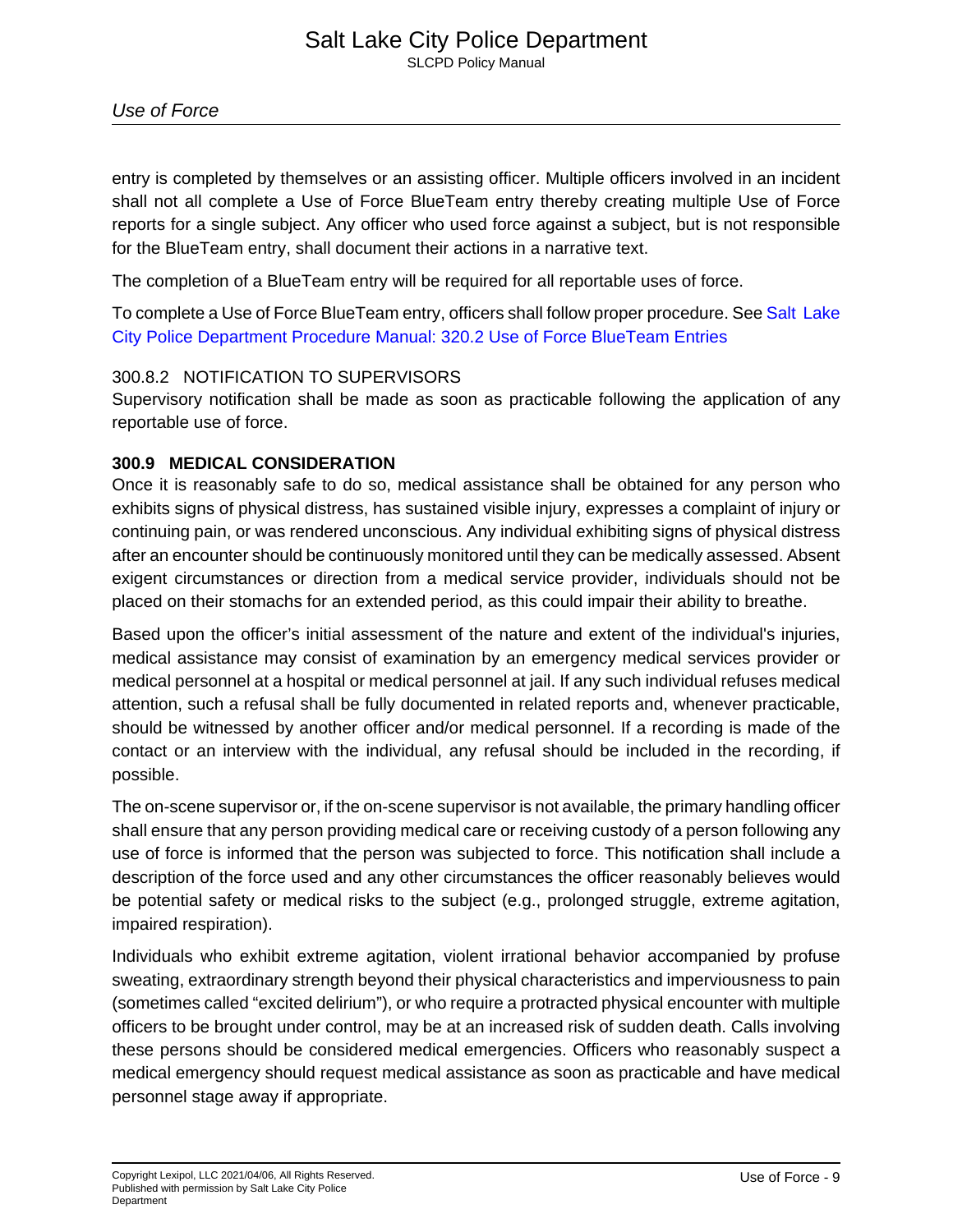## **300.10 SUPERVISOR RESPONSIBILITY**

When notified of a reportable use of force, the supervisor shall conduct a supervisory evaluation to determine whether the force used appears reasonable and necessary and was within the guidelines of this policy. Supervisors shall:

- (a) immediately respond to the scene unless a response is impractical, poses a danger, or where officers' continued presence creates an unnecessary risk of harm
- (b) obtain the basic facts from the involved officer(s). Absent an allegation of misconduct or excessive force, this will be considered a routine contact in the normal course of duties
- (c) ensure that any injured parties are examined and treated by medical providers
- (d) ensure that photographs have been taken of any areas involving visible injury or complaint of pain, as well as overall photographs of uninjured areas once any initial medical assessment has been completed or first aid has been rendered
- (e) review the involved officers general offense or supplemental report. Reports that do not meet the reporting requirements shall not be approved by a supervisor. See [Salt](1320814458649424980) [Lake City Police Department Procedure Manual: 320.3 REPORT REQUIREMENTS](1320814458649424980)
- (f) ensure that supervisor's reason for not responding to the scene is included in the incident report, if applicable

The responding supervisor conducting the evaluation will be forwarded the BlueTeam Use of Force Report by the officer who completes the BlueTeam Use of Force Report. If a supervisor was unable to respond to the scene, the reporting officer will forward the BlueTeam Use of Force Report to the on-duty area sergeant.

All reportable uses of force will receive an administrative review from the responding sergeant as well as a command review by the responsible watch commander. All reports will be added to the completed BlueTeam Use of Force Report and forwarded to the Internal Affairs Unit and appropriate division commander.

The Internal Affairs Unit will review all completed BlueTeam Use of Force Reports for completeness and for compliance with policy. Absent a formal complaint being generated, the approved transfer of the Use of Force Report from BlueTeam into IA Pro will serve as documentation that the use of force has been reviewed by the required supervisors and the use of force is within policy and that no further administrative action is required.

## **300.11 TRAINING**

In order to ensure that the SLCPD continues to be the most professional, well trained, progressive police department in the State of Utah and beyond, officers will receive training proportionate to the desired outcomes. It is the intention of the SLCPD to provide the necessary resources to drive industry leading training initiatives, and go above and beyond the basic requirements set forth by Utah POST.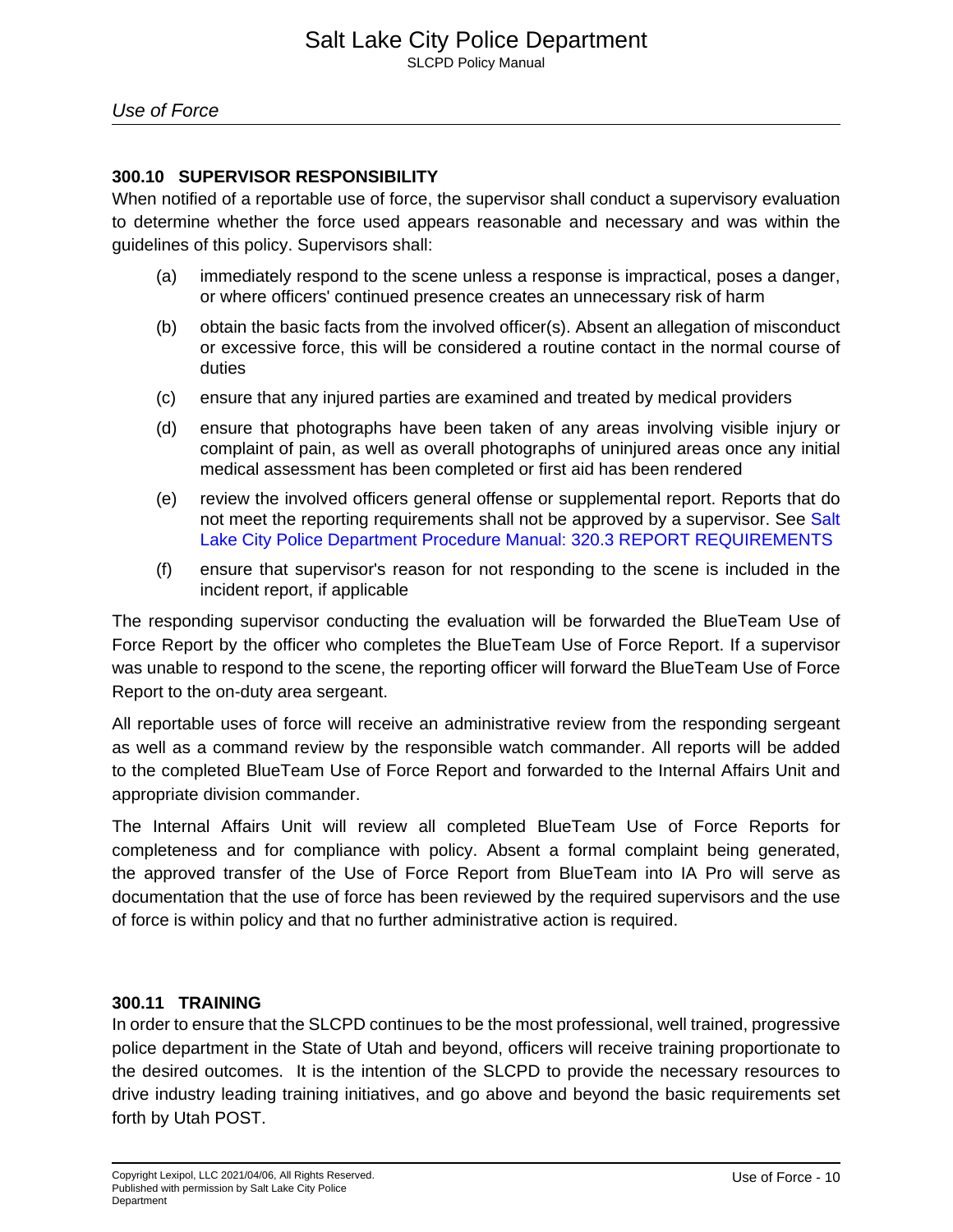Officers will receive annual training on this policy, which will be documented by the Training Unit.

Agency personnel authorized to carry lethal and less lethal weapons will receive this policy and related instruction before authorization to carry a weapon. Policy receipt and curriculum delivery shall be documented.

Officers will receive training on physical control techniques on a biennial basis, at a minimum. This training shall be monitored by a certified tactics instructor and documented by the Training Unit.

## **300.12 USE OF FORCE ANALYSIS**

Annually, the Administration Bureau Commander, or their designee, will prepare an analysis report on use of force incidents. The report will be submitted to the Chief of Police. The report should not contain the names of officers, suspects or case numbers, and should include:

- (a) The identification of any trends in the use of force by members (i.e., date and time of incidents; types of encounters resulting in the use of force; trends or patterns related to race, age, and gender of subjects involved; and trends or patterns resulting in injury to any person including employees).
- (b) Training needs recommendations.
- (c) Equipment needs recommendations.
- (d) Policy revision recommendations.

## **300.13 REVISIONS**

Enacted: March 5, 2018

Revised: January 19, 2018

Revised: January 22, 2018

Revised: January 25, 2018

Revised: May 21, 2018

Revised: August 2, 2018

Revised: November 6, 2019

Revised: October 5, 2020

## **300.14**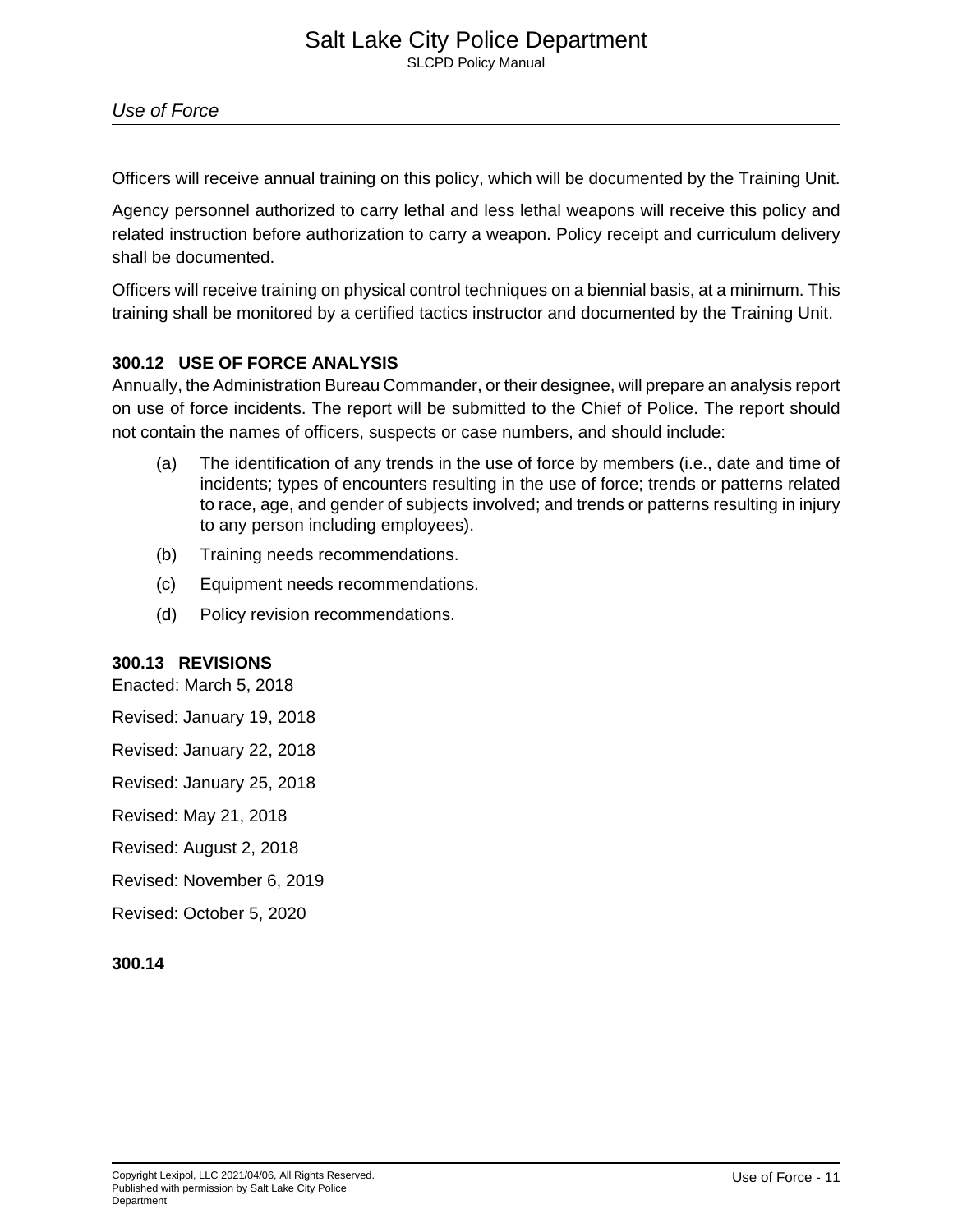## **Attachments**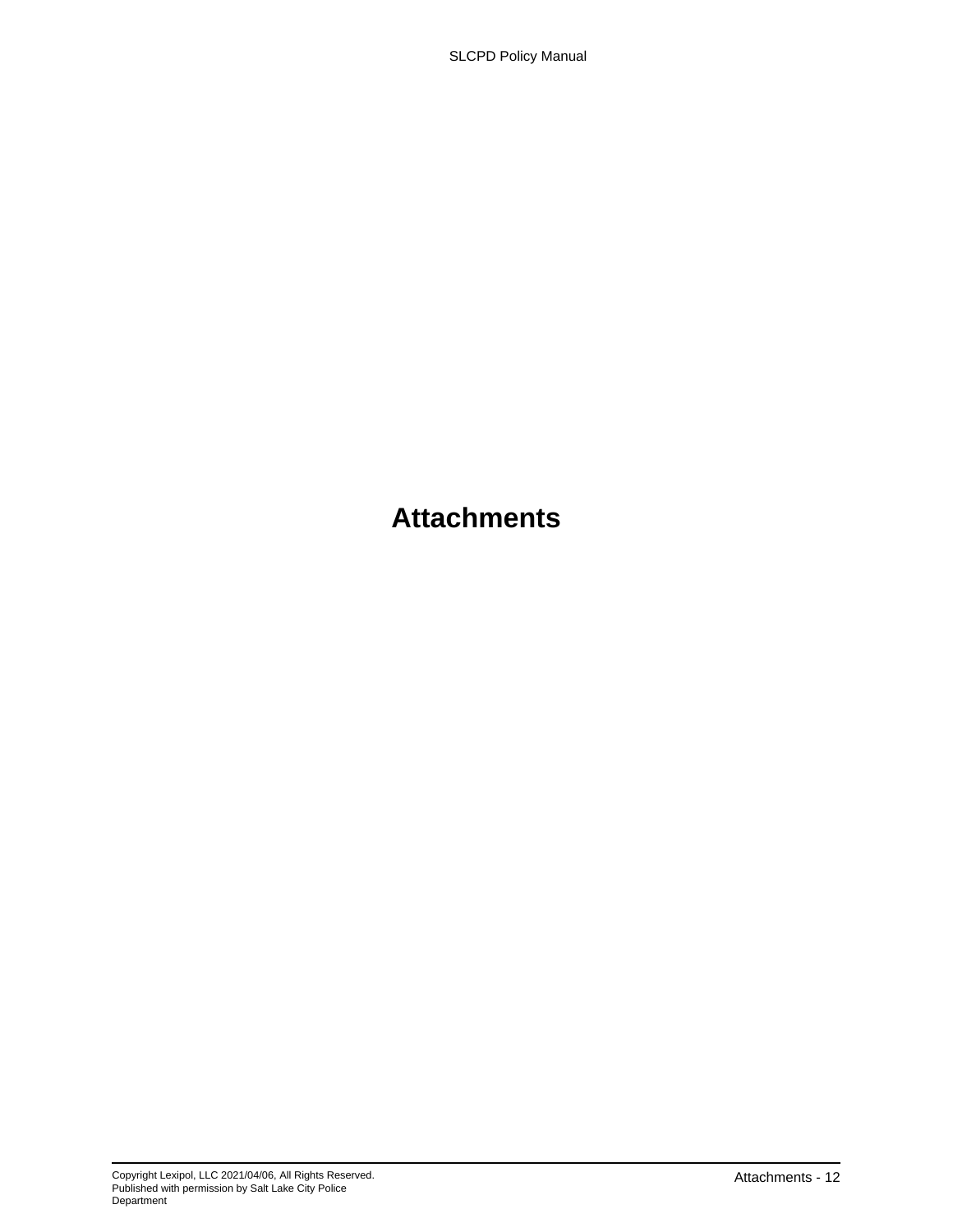## <span id="page-12-0"></span>**Use of Force Model.pdf**